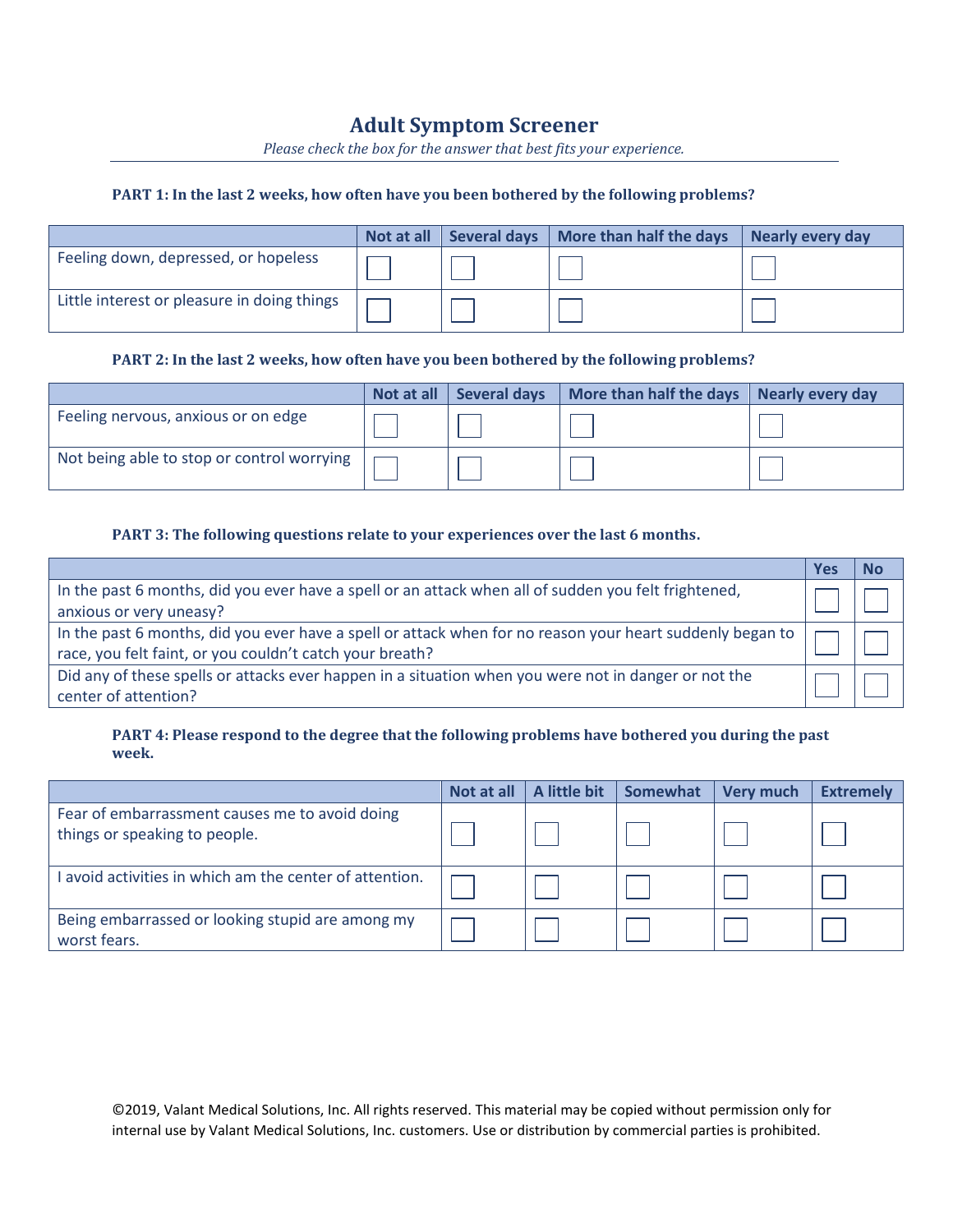# **PART 5: Please answer each question to the best of your ability.**

|                                                                                                                                                                                                                                                                                                                                                                                                                                                                                                                                                                                                                                              | res |  |
|----------------------------------------------------------------------------------------------------------------------------------------------------------------------------------------------------------------------------------------------------------------------------------------------------------------------------------------------------------------------------------------------------------------------------------------------------------------------------------------------------------------------------------------------------------------------------------------------------------------------------------------------|-----|--|
| Have you experienced any of the following traumatic events: natural disaster (e.g. flood, hurricane,<br>tornado, earthquake), fire, explosion, or industrial accident; transportation accident (e.g. car accident,<br>plane crash); physical assault (e.g. being attached, beaten up); sexual assault (e.g. rape, attempted rape,<br>made to perform any type of sexual act through force or threat of harm); captivity or exposure to a war-<br>zone; life threatening illness or injury; sudden, unexpected death of or injury to someone close to you; or<br>serious injury, harm, or death to someone else that you witnessed or caused? |     |  |
| Has this event caused any significant problems or symptoms that lasted for more than a month?                                                                                                                                                                                                                                                                                                                                                                                                                                                                                                                                                |     |  |

#### **PART 6: Please answer each question to the best of your ability.**

| Has there ever been a period of time when you were not your usual self and                                                              | <b>Yes</b> | <b>No</b> |
|-----------------------------------------------------------------------------------------------------------------------------------------|------------|-----------|
| you felt so good or so hyper that other people thought you were not your normal self or you were so<br>hyper that you got into trouble? |            |           |
| you were so irritable that you shouted at people or started fights or arguments?                                                        |            |           |
| you felt much more self-confident than usual?                                                                                           |            |           |
| you got much less sleep than usual and found you didn't really miss it?                                                                 |            |           |
| you were much more talkative or spoke much faster than usual?                                                                           |            |           |
| thoughts raced through your head or you couldn't slow your mind down?                                                                   |            |           |
| you were easily distracted by things around you that you had trouble concentrating or staying on track?                                 |            |           |
| you had much more energy than usual?                                                                                                    |            |           |
| you were much more active or did many more things than usual?                                                                           |            |           |
| you were much more social or outgoing than usual, for example, you telephoned friends in the middle<br>of the night?                    |            |           |
| you were much more interested in sex than usual?                                                                                        |            |           |
| you did things that were unusual for you or that other people might have thought were excessive,<br>foolish, or risky?                  |            |           |
| spending money got you or your family into trouble?                                                                                     |            |           |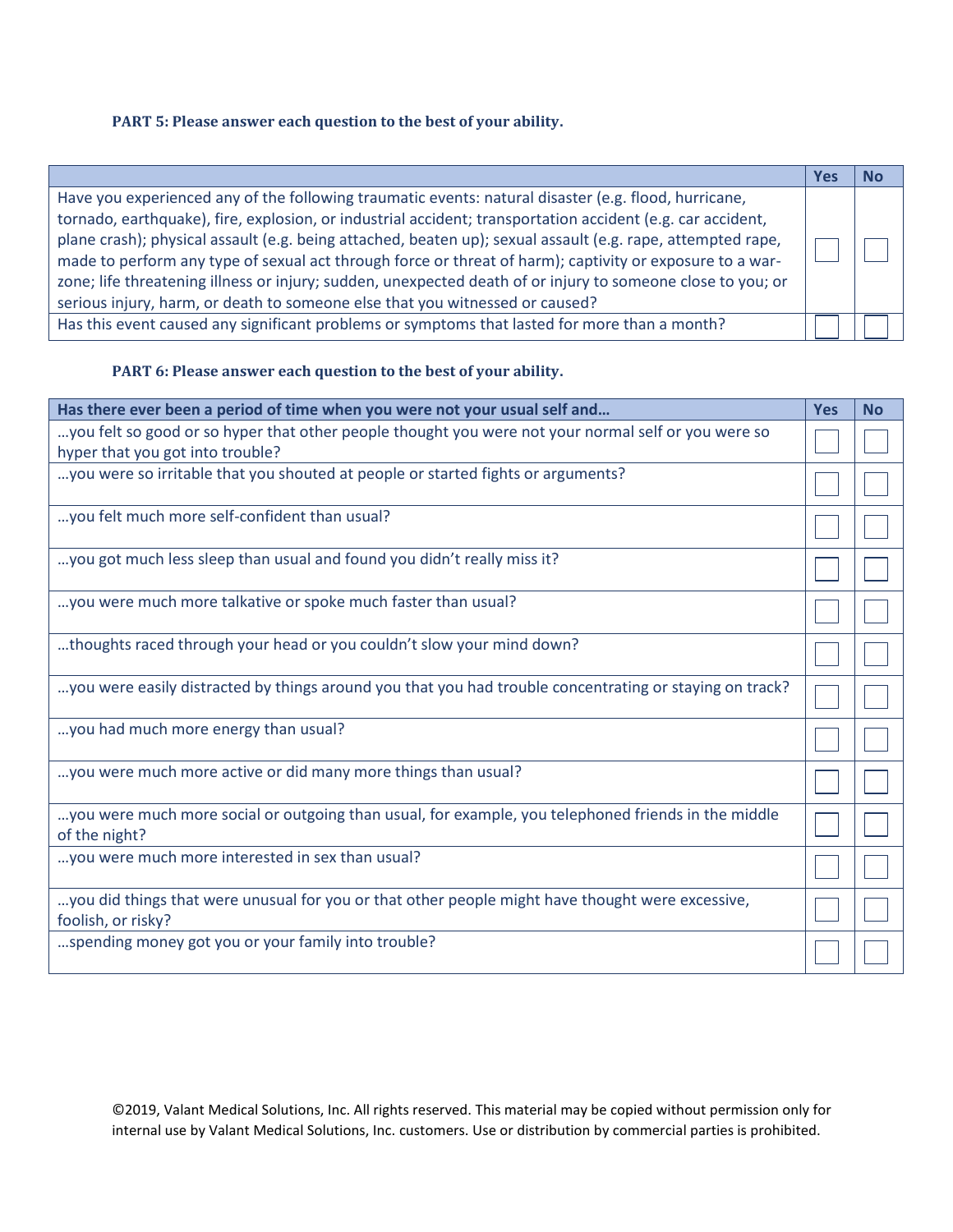## **PART 7: The following questions relate to your eating habits.**

|                                                                              | Yes |  |
|------------------------------------------------------------------------------|-----|--|
| When you eat, do you make yourself sick because you feel uncomfortably full? |     |  |
| Do you ever worry that you have lost control over how much you eat?          |     |  |
| Have you recently lost more than 14 pounds in a 3 month period?              |     |  |
| Do you believe yourself to be fat when others say you are too thin?          |     |  |
| Would you say that food dominates your life?                                 |     |  |

# **PART 8: Please answer the following question to the best of your ability.**

**Yes No** Have you ever been bothered by having to perform some ritual or act over and over that does not make sense?

# **PART 9: The following questions relate to your alcohol and substance use.**

|                                                                                              | <b>Never</b> |         | <b>Monthly or less</b> | 2 to 4 times a<br>month | 2 to 3 times a<br>week | 4 or more times<br>a week       |
|----------------------------------------------------------------------------------------------|--------------|---------|------------------------|-------------------------|------------------------|---------------------------------|
| How often do you have a drink of<br>Alcohol?                                                 |              |         |                        |                         |                        |                                 |
|                                                                                              | 1 to 2       |         | $3$ to 4               | 5 to 6                  | 7 to 9                 | 10 or more                      |
| How many drinks containing<br>alcohol do you have on a typical<br>day when you are drinking? |              |         |                        |                         |                        |                                 |
|                                                                                              | <b>Never</b> | monthly | Less than              | <b>Monthly</b>          | <b>Weekly</b>          | <b>Daily or almost</b><br>daily |
| Being embarrassed or looking<br>stupid are among my worst fears.                             |              |         |                        |                         |                        |                                 |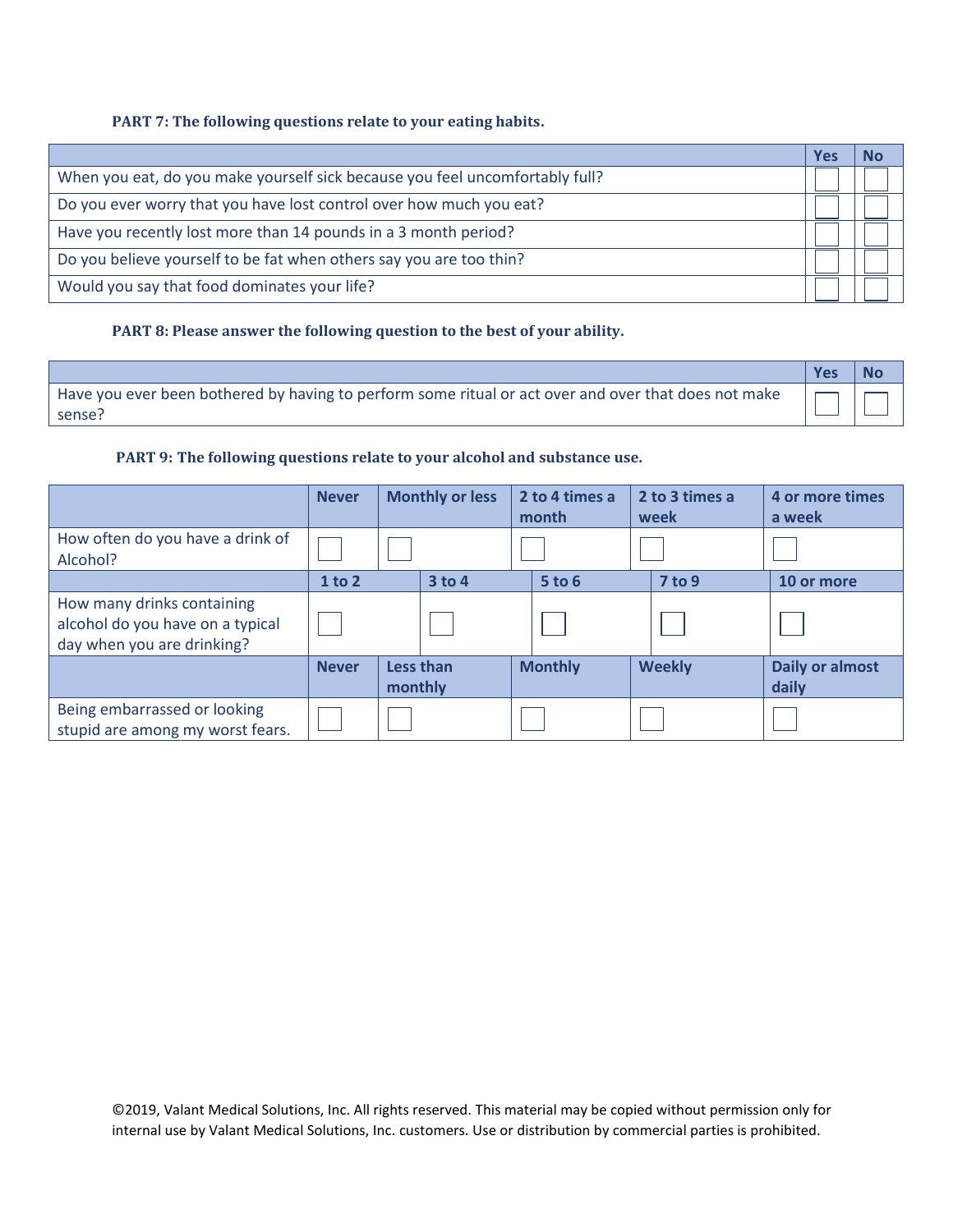#### **PART 10: Please answer the following question to the best of your ability.**

|                                                                                                                  | Yes | No |
|------------------------------------------------------------------------------------------------------------------|-----|----|
| In the past year have you used an illegal drug or used a prescription medication for non-medical reasons? $\Box$ |     |    |

**PART 11: Please answer the questions below, rating yourself on each of the criteria shown using the scale provided. As you answer each question, select the option that best describes how you have felt and conducted yourself over the past 6 months.**

|                                                                                                                         | <b>Never</b> | <b>Rarely</b> | <b>Sometimes</b> | <b>Often</b> | <b>Very Often</b> |
|-------------------------------------------------------------------------------------------------------------------------|--------------|---------------|------------------|--------------|-------------------|
| How often do you have trouble wrapping up the final details of a<br>project, once the challenging parts have been done? |              |               |                  |              |                   |
| How often do you have difficulty getting things in order when<br>you have to do a task that requires organization?      |              |               |                  |              |                   |
| How often do you have problems remembering appointments or<br>obligations?                                              |              |               |                  |              |                   |
| When you have a task that requires a lot of thought, how often<br>do you avoid or delay getting started?                |              |               |                  |              |                   |
| How often do you fidget or squirm with your hands or feet when<br>you have to sit down for a long time?                 |              |               |                  |              |                   |
| How often do you feel overly active and compelled to do things,<br>like you were driven by a motor?                     |              |               |                  |              |                   |

#### **PART 12: The questions listed below relate to your thoughts and feelings. If the way you have been in recent weeks or months differs from the way you usually are, please answer based on when you were your usual self.**

|                                                                                                                                    | <b>Yes</b> | <b>No</b> |
|------------------------------------------------------------------------------------------------------------------------------------|------------|-----------|
| Do you find that most people will take advantage of you if you let them know too much about you?                                   |            |           |
| Do you generally feel nervous or anxious around people?                                                                            |            |           |
| Do you avoid situations where you have to meet new people?                                                                         |            |           |
| Do you avoid getting to know people because you're worried that they may not like you?                                             |            |           |
| Has avoidance of getting to know people due to fear of being disliked affected the number of friends that<br>you have?             |            |           |
| Do you keep changing the way you present yourself to people because you don't know who you really<br>are?                          |            |           |
| Do you often feel like your beliefs change so much that you don't know what you believe any more?                                  |            |           |
| Do you often get angry or irritated because people don't recognize your special talents or achievements<br>as much as they should? |            |           |